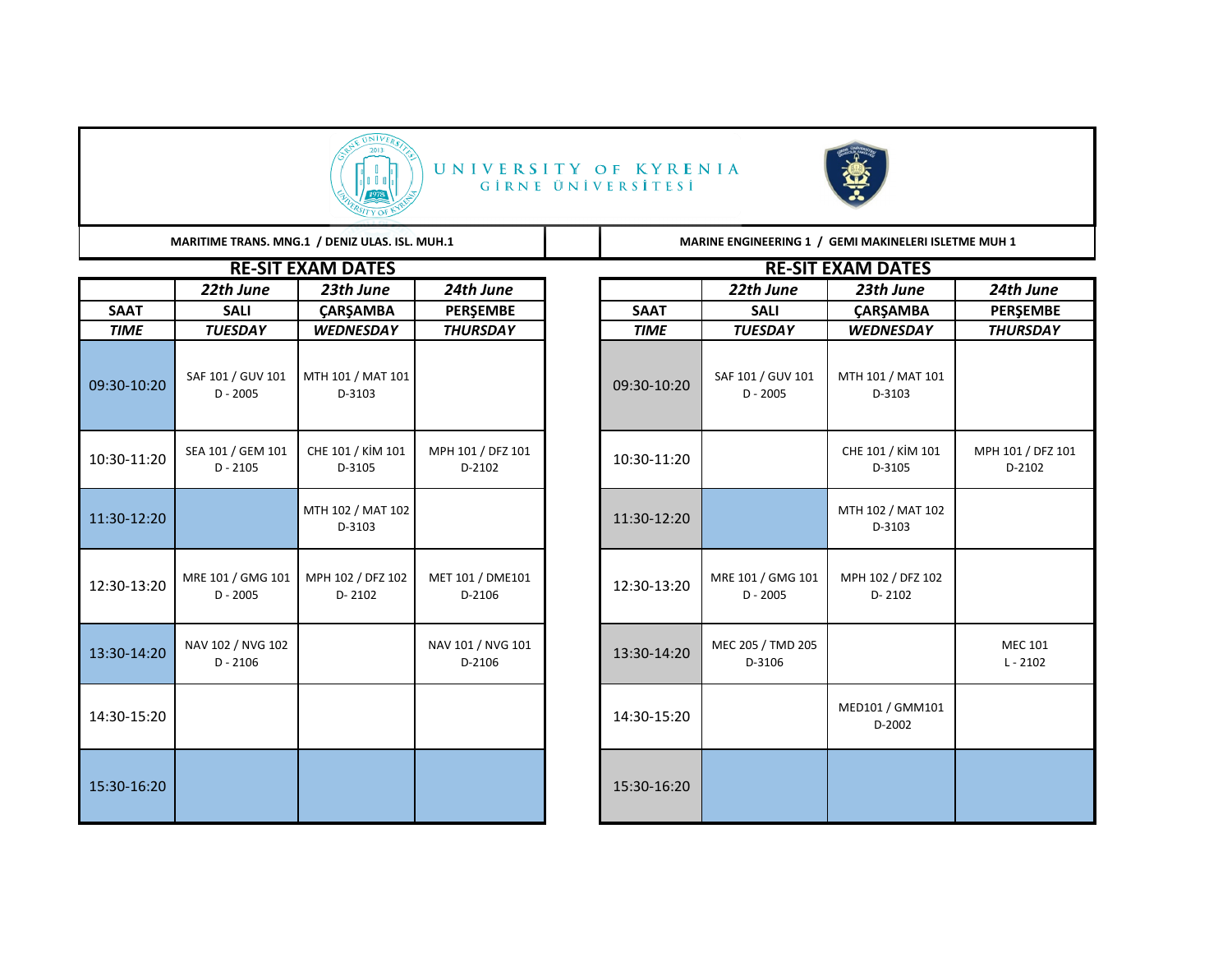

## UNIVERSITY OF KYRENIA GİRNE ÜNİVERSİTESİ



|             | MARITIME TRANS. MNG.2 / DENIZ ULAS. ISL. MUH.2 |                                 |                                 | MARINE ENGINEERING 2 / GEMI MAKINELERI ISLETME MUH 2 |                                 |                                 |                             |  |
|-------------|------------------------------------------------|---------------------------------|---------------------------------|------------------------------------------------------|---------------------------------|---------------------------------|-----------------------------|--|
|             |                                                | <b>RE-SIT EXAM DATES</b>        |                                 |                                                      |                                 | <b>RE-SIT EXAM DATES</b>        |                             |  |
|             | 22th June                                      | 23th June                       | 24th June                       |                                                      | 22th June                       | 23th June                       | 24th June                   |  |
| <b>SAAT</b> | <b>SALI</b>                                    | <b>ÇARŞAMBA</b>                 | <b>PERŞEMBE</b>                 | <b>SAAT</b>                                          | <b>SALI</b>                     | <b>ÇARŞAMBA</b>                 | <b>PERSEMBE</b>             |  |
| <b>TIME</b> | <b>TUESDAY</b>                                 | <b>WEDNESDAY</b>                | <b>THURSDAY</b>                 | <b>TIME</b>                                          | <b>TUESDAY</b>                  | <b>WEDNESDAY</b>                | <b>THURSDAY</b>             |  |
| 09:30-10:20 |                                                | <b>MEN 201</b><br>$D - 2106$    |                                 | 09:30-10:20                                          |                                 | MED 201 / GMM 201<br>D-2103     | MED 203 / GMM 203<br>D-2103 |  |
| 10:30-11:20 | MEL 201/GEL 201<br>D-2101                      |                                 |                                 | 10:30-11:20                                          | MEL 201/GEL 201<br>D-2101       |                                 |                             |  |
| 11:30-12:20 |                                                | NAV 213 / NVG 213<br>D-2106     | NRC 201 / GIN 201<br>D-2101     | 11:30-12:20                                          |                                 | MEC 207 / TMD207<br>D-3104      | NRC 201 / GIN 201<br>D-2101 |  |
| 12:30-13:20 |                                                |                                 |                                 | 12:30-13:20                                          | MED 213 / GMM 213<br><b>SIM</b> |                                 |                             |  |
| 13:30-14:20 |                                                |                                 |                                 | 13:30-14:20                                          |                                 |                                 |                             |  |
| 14:30-15:20 | MTH 211/MTE 201<br>$D - 3103$                  | LAW 251 / HUK 251<br>$D - 3101$ | NAV 252 / NVG 252<br>$D - 3101$ | 14:30-15:20                                          |                                 | LAW 251 / HUK 251<br>$D - 3101$ | MTH 112<br>D-3103           |  |
| 15:30-16:20 |                                                |                                 |                                 | 15:30-16:20                                          |                                 |                                 |                             |  |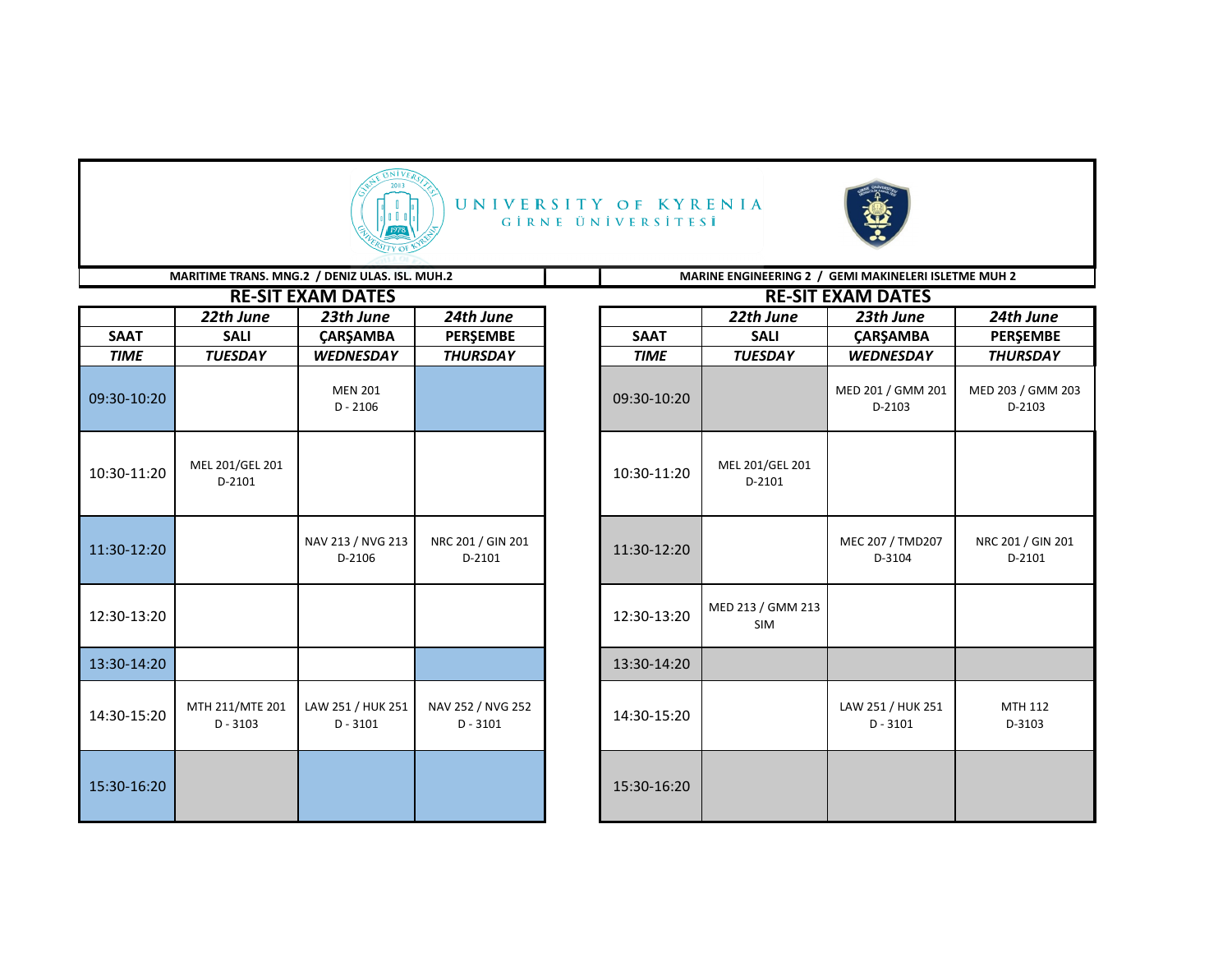

UNIVERSITY OF KYRENIA GİRNE ÜNİVERSİTESİ



| MARITIME TRANSPORTATION MNG.3 / DENIZ ULASTIRMA ISLETME MUH.3 |
|---------------------------------------------------------------|
|---------------------------------------------------------------|

|             |                               | <b>RE-SIT EXAM DATES</b>       |                            |             | <b>RE-SIT</b>                   |
|-------------|-------------------------------|--------------------------------|----------------------------|-------------|---------------------------------|
|             | 22th June                     | 23th June                      | 24th June                  |             | 22th June                       |
| <b>SAAT</b> | <b>SALI</b>                   | <b>ÇARŞAMBA</b>                | PERŞEMBE                   | <b>SAAT</b> | <b>SALI</b>                     |
| <b>TIME</b> | <b>TUESDAY</b>                | <b>WEDNESDAY</b>               | <b>THURSDAY</b>            | <b>TIME</b> | <b>TUESDAY</b>                  |
| 09:30-10:20 |                               | NAV 353 / NVG353<br>$D - 2105$ | COM301 / HAB 301<br>D-2104 | 09:30-10:20 |                                 |
| 10:30-11:20 |                               |                                |                            | 10:30-11:20 | MEC 303 / TMD 303<br>$D - 2202$ |
| 11:30-12:20 |                               |                                | NAV 325 / NVG325<br>D-2106 | 11:30-12:20 |                                 |
| 12:30-13:20 |                               |                                |                            | 12:30-13:20 | MEC301 / TMD301<br>D-2102       |
| 13:30-14:20 | MAN301 / DID301<br>D-2104     |                                |                            | 13:30-14:20 | MAN301 / DID301<br>D-2104       |
| 14:30-15:20 | CRG301 / YEO301<br>$D - 2104$ |                                |                            | 14:30-15:20 |                                 |
| 15:30-16:20 | <b>EMR 301</b><br>$D - 2105$  |                                |                            | 15:30-16:20 |                                 |

**RE-SIT EXAM DATES RE-SIT EXAM DATES MARINE ENGINEERING 3 / GEMI MAKINELERI ISLETME MUH 3** 

|             |                               | <b>KE-SH EAAIVI DATES</b>      |                            |             |                                 | <b>KE-SH EAAIVI DATES</b>     |                          |
|-------------|-------------------------------|--------------------------------|----------------------------|-------------|---------------------------------|-------------------------------|--------------------------|
|             | 22th June                     | 23th June                      | 24th June                  |             | 22th June                       | 23th June                     | 24th June                |
| SAAT        | <b>SALI</b>                   | <b>ÇARŞAMBA</b>                | <b>PERŞEMBE</b>            | <b>SAAT</b> | <b>SALI</b>                     | ÇARŞAMBA                      | <b>PERŞEMBE</b>          |
| <b>TIME</b> | <b>TUESDAY</b>                | <b>WEDNESDAY</b>               | <b>THURSDAY</b>            | <b>TIME</b> | <b>TUESDAY</b>                  | <b>WEDNESDAY</b>              | <b>THURSDAY</b>          |
| 30-10:20    |                               | NAV 353 / NVG353<br>$D - 2105$ | COM301 / HAB 301<br>D-2104 | 09:30-10:20 |                                 |                               |                          |
| 30-11:20    |                               |                                |                            | 10:30-11:20 | MEC 303 / TMD 303<br>$D - 2202$ | MED 301 / GMM 301<br>D-2001   | MED 305/GMM305<br>D-2103 |
| 30-12:20    |                               |                                | NAV 325 / NVG325<br>D-2106 | 11:30-12:20 |                                 |                               |                          |
| 30-13:20    |                               |                                |                            | 12:30-13:20 | MEC301 / TMD301<br>D-2102       | MED303 / GMM303<br><b>SIM</b> | MED307/GMM307<br>D-2103  |
| 30-14:20    | MAN301 / DID301<br>D-2104     |                                |                            | 13:30-14:20 | MAN301 / DID301<br>D-2104       |                               |                          |
| 30-15:20    | CRG301 / YEO301<br>$D - 2104$ |                                |                            | 14:30-15:20 |                                 |                               |                          |
| 30-16:20    | <b>EMR 301</b><br>$D - 2105$  |                                |                            | 15:30-16:20 |                                 |                               |                          |